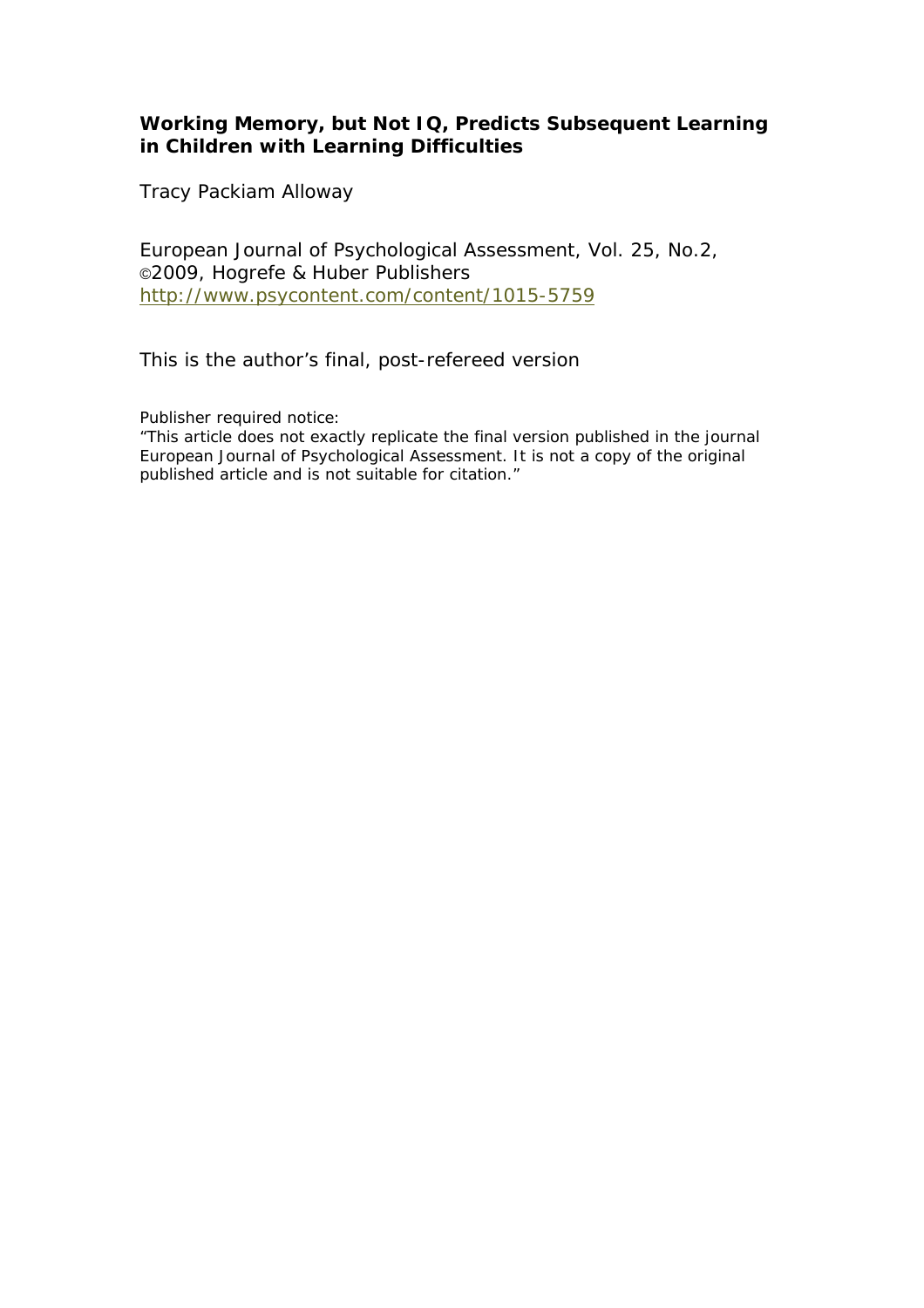# Working Memory, but Not IQ, Predicts Subsequent Learning in Children with Learning Difficulties

Tracy Packiam Alloway

University of Durham, UK

**Abstract.** The purpose of the present study was to compare the predictive power of working memory and IQ in children identified as having learning difficulties. The term "working memory" refers to the capacity to store and manipulate information in mind for brief periods of time. Working-memory capacity is strongly related to learning abilities and academic progress, predicting current and subsequent scholastic attainment of children across the school years in both literacy and numeracy. Children aged between 7 and 11 years were tested at Time 1 on measures of working memory, IQ, and learning. They were then retested 2 years later on the learning measures. The findings indicated that working-memory capacity and domain-specific knowledge at Time 1, but not IQ, were significant predictors of learning at Time 2. The implications for screening and intervention are discussed.

**Keywords:** working memory, IQ, reading, math, learning difficulties

## **Introduction**

In the United Kingdom, any pupil who requires extra support to succeed in a mainstream classroom is classified as having special education needs (Department for Education and Skills, 2001). While the term "special educational needs" reflects a broad spectrum of problems, including physical or sensory difficulties, emotional and behavioral difficulties, or difficulties with speech, the focus in the present study is on children with general learning difficulties only. There is a strong empirical foundation for the view that learning difficulties reflect a fundamental deficit in working memory (Swanson & Siegel, 2001). There is also well-documented evidence that general fluid intelligence is a good predictor of learning indices such as reading achievement (Stanovich, Cunningham, & Freeman, 1984). The purpose of the present study was to compare the predictive power of working memory and IQ in children identified as having learning difficulties.

The term "working memory" refers to the capacity to store and manipulate information for brief periods of time. It provides a mental workspace that is used in many important activities in everyday life. Working memory is a relatively pure measure of a child's learning potential. As it is not strongly influenced by the child's prior experiences such as preschool education, or their socioeconomic background (e.g., maternal educational level), it tells us about a child's capacity to learn (Alloway, Gathercole, Adams et al., 2005; Dollaghan, Campbell, Needleman, & Dunlosky, 1997; Weismer et al., 2000). In contrast, school-based assessments or

even IQ tests measure knowledge that the child has already learned.

According to the Baddeley (2000) revision of the influential Baddeley and Hitch (1974) model, working memory consists of four components. The central executive is a domain-general component responsible for the control of attention and processing, which is involved in a range of regulatory functions including the retrieval of information from long-term memory (Baddeley, 1996). The temporary storage of information is mediated by two domain-specific stores: the phonological loop provides temporary storage of verbal material, and the visuo-spatial sketchpad is specialized for the maintenance and manipulation of visual and spatial representations (see Baddeley & Logie, 1999, for a review). The fourth component, the episodic buffer, is responsible for binding information across informational domains and memory subsystems into integrated chunks. This model of working memory has been supported by evidence from studies of children (Alloway, Gathercole, & Pickering, 2006; Alloway, Gathercole, Willis, & Adams, 2004; Bayliss, Jarrold, Gunn, & Baddeley, 2003; Gathercole, Pickering, Ambridge, & Wearing, 2004), adult participants (Kane et al., 2004), neuropsychological patients, and neuroimaging research (Jonides, Lacey, & Nee, 2005).

There is now extensive evidence that working-memory capacity, tapping the central executive in the model described above, constrains children's academic achievement. Studies have also reported close associations between working-memory capacity and pupils' performance on national assessments in literacy and numeracy (Alloway, Gathercole, Adams, et al., 2005; Gathercole & Pick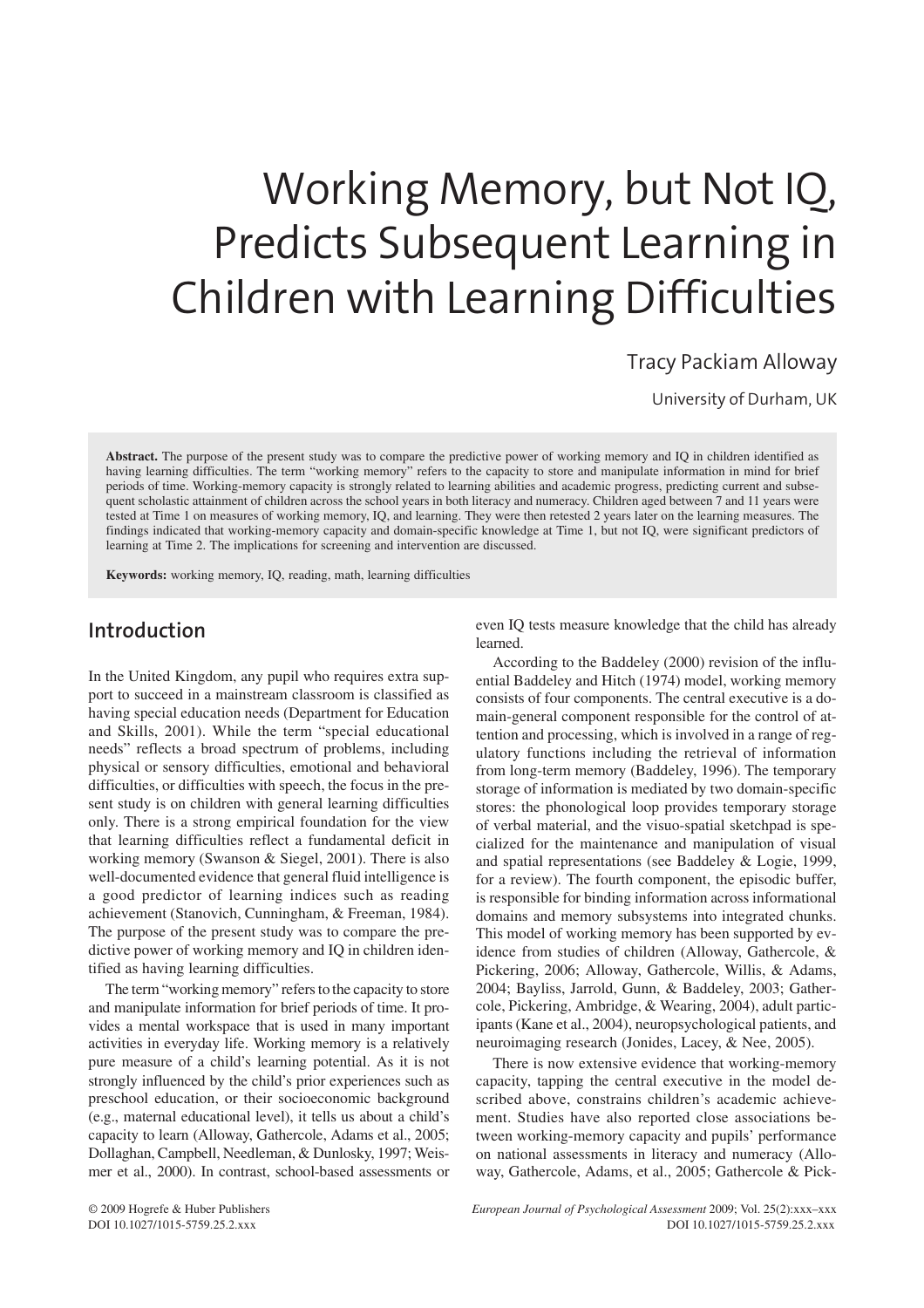ering, 2000; Gathercole, Pickering, Knight, & Stegmann, 2004). Alloway, Gathercole, Willis, and Adams (2005) also found that children's working-memory impairments varied in severity according to level of special educational needs: Children with severe learning difficulties had greater working-memory impairments compared to those with mild learning difficulties (see also Pickering & Gathercole, 2004). In contrast, their short-term memory performance was within age-expected levels.

Students with working-memory impairments struggle in the classroom because they are unable to hold in mind sufficient information to allow them to complete the task. Losing crucial information from working memory will cause them to forget many things: instructions they are attempting to follow, the details of what they are doing, where they have got to in a complicated task, and so on. Because those with working-memory impairments fail in many different activities on many occasions because of these kinds of forgetting, they will struggle to achieve normal rates of learning and so typically will make poor general academic progress (Alloway, Gathercole, Kirkwood, & Elliott, 2007).

With respect to IQ and learning, there is a substantial literature demonstrating the correlation between IQ scores and educational success (see Kline, 1990). Given that the original intent of IQ tests was to determine an individual's ability to learn, this is expected. What is of interest in the present study is the predictive power of IQ in children with learning difficulties. Some researchers suggest that the link between these two factors is greatest when the individual is learning new information, rather than at later stages when it is suggested that gains made are the result of practice (see Jenson, 1980). A further issue of interest is the link between IQ and working memory in learning. Some researchers have suggested that the key factor underlying the relationship between working memory and learning is IQ (Nation, Adams, Bowyer-Crane, & Snowling, 1999; Stothard & Hulme, 1992). Although there is some evidence that working-memory capacity is dissociable from IQ (Alloway et al., 2004; Cain, Oakhill, & Bryant, 2004; Gathercole, Alloway, Willis, & Adams, 2006), it was important to test whether the two factors could be distinguished in terms of their predictive power in children with learning difficulties.

In the present study, children between 7 to 11 years were tested on measures of memory, IQ, reading, and math. They were then retested on reading and math 2 years later. All the participating children were identified by their school as having learning difficulties and were provided with additional assistance in school to support their learning needs. A key feature in the present study is that these children were selected based on learning failures in school. This meant that IQ standard scores were not restricted to less than 70 as is typical for studies on learning disabilities, and so provided a more robust comparison of the roles of working memory and IQ in predicting learning outcomes 2 years later. The present study explored the following hypothesis. If IQ does underlie the contribution of working memory to learning, then we would expect that working memory

would not be a significant predictor of learning outcomes 2 years later, once the contribution of IQ was statistically controlled for. However, if working-memory capacity is dissociable from IQ, then we would expect that it would be a unique, significant predictor of reading and math performance.

## **Method**

## **Participants**

Children with learning difficulties were recruited from a larger study of 64 children, involving a wide range of cognitive measures (Alloway, Gathercole, Willis et al., 2005). At Time 1 (September 2002), all children were aged 7 to 11 years ( $M = 9.0$  years;  $SD = 12.5$  months) and were classified as having moderate learning difficulties sufficiently severe to warrant special educational support (Department for Education and Skills, 2001).

Of the original 64 children tested (September 2002; Time 1), 37 of these were retested on standardized tests of reading and math 2 years later (September 2004; Time 2). These children were aged 8 to 13 years  $(M = 10.8$  years;  $SD = 12.6$  months); there was a mean age difference of 23 months between testing times. There were 27 boys and 10 girls. None of these children had any physical, sensory, or behavioral impairments. Parental consent was obtained for all children participating in the study.

### **Tasks – Procedure**

Each child was tested individually in a quiet area of the school for six sessions lasting up to 30 min per session across 5 to 6 weeks. The tests were administered in a fixed sequence designed to vary task demands across successive tests.

#### **Working Memory**

Memory tests from the Working Memory Test Battery for Children (WMTB-C; Pickering & Gathercole, 2001) were administered at Time 1 only. The two verbal short-term memory measures (VSTM) that correspond to the phonological loop in the Baddeley working-memory model were the digit recall test and the word recall test. In each of these tests, the child hears a sequence of verbal items (digits and one-syllable words, respectively), and has to recall each sequence in the correct order. The three verbal workingmemory measures (VWM) associated with the central executive in the Baddeley working-memory model were the listening recall test, backward digit ecall test, and counting recall test. In the listening recall test, the child is presented with a series of spoken sentences, has to verify the sentence by stating "true" or "false," and recalls the final word for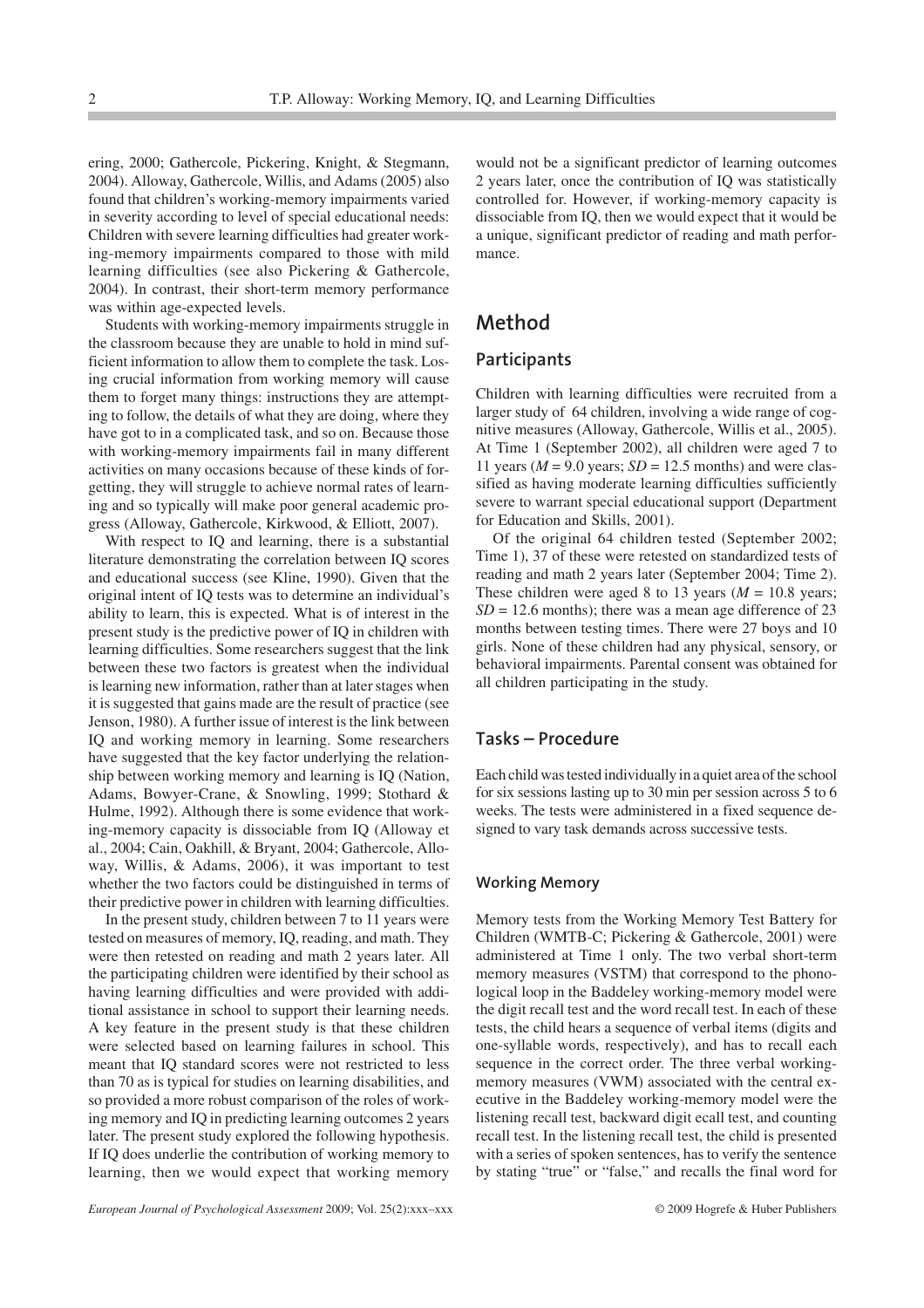each sentence in sequence. In the backward digit recall test, the child is required to recall a sequence of spoken digits in the reverse order. In the counting recall test, the child is presented with a visual array of red circles and blue triangles. She or he is required to count the number of circles in an array and then recall the tallies of circles in the arrays that were presented. Two measures of the visuo-spatial short-term memory (VSSTM), that is, the block recall test and the visual patterns test, corresponding to the visuo-spatial sketchpad in the Baddeley working-memory model, were administered. In the block recall test, the child views nine cubes, randomly located on a board, and has to tap a set sequence in the correct order. In the visual patterns test (Della Sala, Gray, Baddeley, & Wilson, 1997), the child views a two-dimensional grid of black and white squares for 3 s, and has to mark the black squares on an empty grid. This test was normed for use with children (Pickering & Gathercole, 2001).

was also administered at Time 1 only. This test consists of five verbal (information, similarities, mathematics, vocabulary, and comprehension) and five performance measures (picture completion, coding, picture arrangement, block design, and object assembly). Composite standard scores for verbal IQ and performance IQ are reported.

#### **Learning Abilities**

Two standardized measures of learning abilities were administered at Time 1 and Time 2. The Wechsler Objective Reading Dimensions (WORD; Wechsler, 1993) consists of tests of basic reading, reading comprehension, and spelling for children. The Wechsler Objective Numerical Dimensions (WOND; Wechsler, 1996) assesses mathematical reasoning and number operations.

#### **Intelligence**

A measure of intelligence, the Wechsler Intelligence Scale for Children – 3rd UK Edition (WISC-III; Wechsler, 1992)

## **Results**

Descriptive statistics for the 37 children at Times 1 and 2 are shown in Table 1. Composite memory scores were calculated

*Table 1*. Descriptive statistics of standard scores for the cognitive tests at Time 1 and Time 2

|                        | Time 1 |     |          |       | Time 2 |     |       |       |
|------------------------|--------|-----|----------|-------|--------|-----|-------|-------|
| Measures               | Min    | Max | $\cal M$ | SD    | Min    | Max | M     | SD    |
| <b>VSTM</b>            |        |     |          |       |        |     |       |       |
| Digit recall           | 56     | 123 | 90.92    | 18.67 |        |     |       |       |
| Word recall            | 65     | 117 | 88.70    | 11.35 |        |     |       |       |
| <b>VSTM Composite</b>  | 61     | 119 | 89.81    | 13.03 |        |     |       |       |
| <b>VWM</b>             |        |     |          |       |        |     |       |       |
| Backward digit recall  | 56     | 87  | 73.97    | 6.91  |        |     |       |       |
| Counting recall        | 55     | 98  | 71.41    | 11.80 |        |     |       |       |
| Listening recall       | 55     | 86  | 74.27    | 8.75  |        |     |       |       |
| VWM Composite          | 62     | 83  | 73.22    | 5.59  |        |     |       |       |
| <b>VSSTM</b>           |        |     |          |       |        |     |       |       |
| <b>Block recall</b>    | 55     | 97  | 68.32    | 13.13 |        |     |       |       |
| Visual patterns        | 46     | 105 | 76.73    | 11.68 |        |     |       |       |
| <b>VSSTM</b> Composite | 57     | 98  | 72.53    | 9.68  |        |     |       |       |
| Intelligence           |        |     |          |       |        |     |       |       |
| Verbal IQ              | 61     | 108 | 83.51    | 11.86 |        |     |       |       |
| Performance IQ         | 62     | 110 | 79.84    | 12.12 |        |     |       |       |
| Learning abilities     |        |     |          |       |        |     |       |       |
| Basic reading          | 63     | 106 | 83.97    | 10.07 | 61     | 112 | 85.14 | 12.06 |
| Spelling               | 64     | 111 | 85.76    | 10.57 | 60     | 106 | 82.16 | 11.69 |
| Reading comprehension  | 58     | 102 | 81.84    | 10.83 | 49     | 106 | 80.22 | 12.05 |
| <b>WORD</b> Composite  | 56     | 99  | 80.41    | 11.48 | 48     | 101 | 78.68 | 12.75 |
| Math reasoning         | 66     | 111 | 90.78    | 10.10 | 66     | 114 | 89.35 | 9.79  |
| Numerical operations   | 60     | 110 | 84.54    | 13.08 | 61     | 102 | 86.68 | 9.95  |
| <b>WOND Composite</b>  | 58     | 110 | 85.68    | 12.64 | 59     | 105 | 85.89 | 10.61 |

*Note*: VSTM: Verbal short-term memory; VWM: verbal working memory; VSSTM: visuo-spatial short-term memory (VSSTM).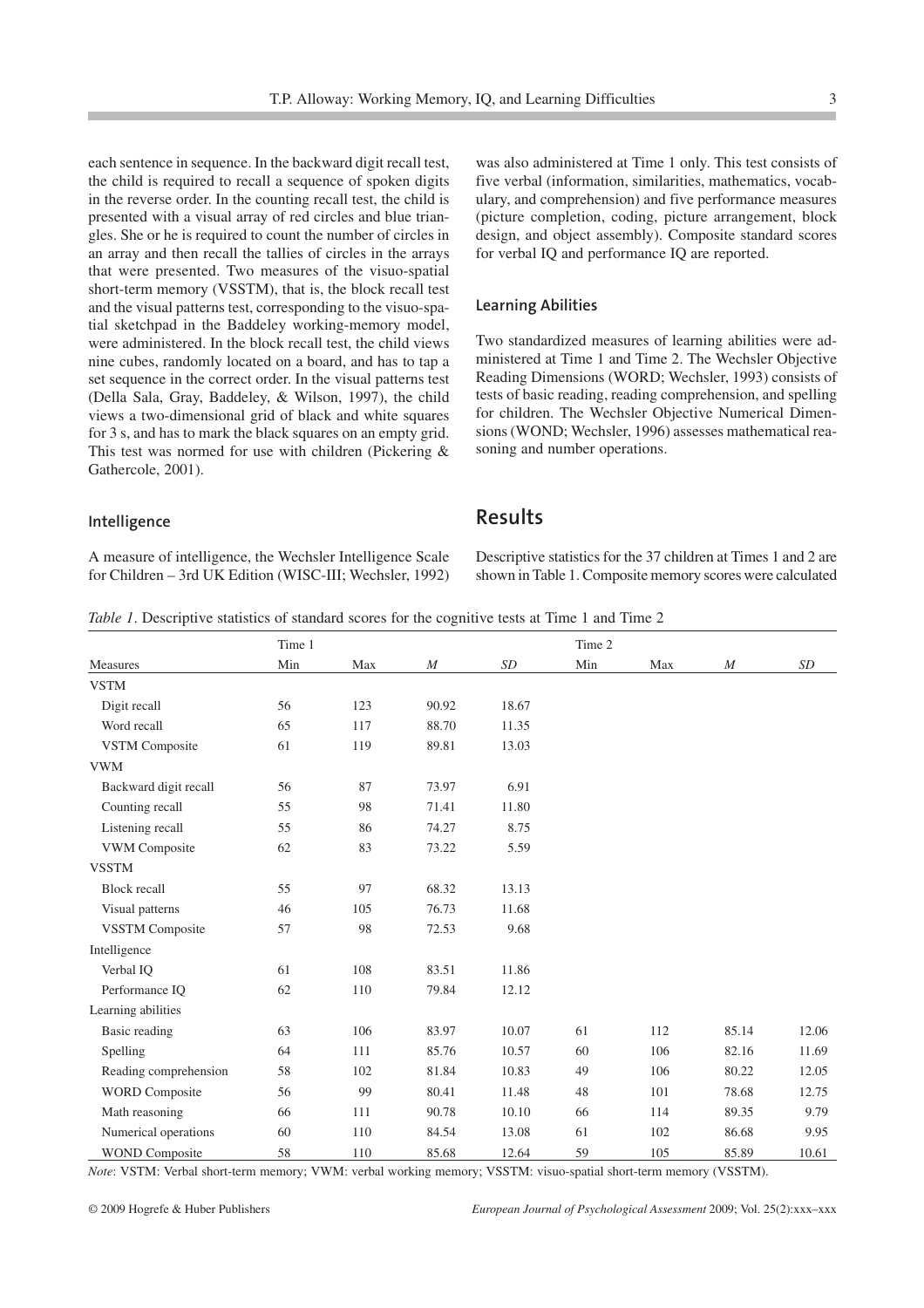| Measures          |        | 2       | 3       | $\overline{4}$ | 5       | 6       |         | 8     | 9    |
|-------------------|--------|---------|---------|----------------|---------|---------|---------|-------|------|
| Time 1            |        |         |         |                |         |         |         |       |      |
| 1. VSTM           | 1.00   |         |         |                |         |         |         |       |      |
| 2. VWM            | .26    | 1.00    |         |                |         |         |         |       |      |
| 3. VS STM         | .05    | .31     | 1.00    |                |         |         |         |       |      |
| 4. Verbal IO      | $-.01$ | $.42**$ | $.33*$  | 1.00           |         |         |         |       |      |
| 5. Performance IQ | $-.04$ | $.49**$ | $.50**$ | $.65***$       | 1.00    |         |         |       |      |
| 6. WORD composite | $-.02$ | .27     | $-.06$  | .22            | .17     | 1.00    |         |       |      |
| 7. WOND composite | .14    | $.58**$ | .30     | $.45**$        | $.55**$ | $.61**$ | 1.00    |       |      |
| Time 2            |        |         |         |                |         |         |         |       |      |
| 8. WORD composite | .04    | $.46**$ | $-.04$  | .26            | .16     | $.82**$ | $.58**$ | 1.00  |      |
| 9. WOND composite | .14    | $.71**$ | .30     | $.47**$        | $.50**$ | $.43**$ | $.81**$ | .49** | 1.00 |

*Table 2*. Correlations between all measures of short-term and working memory, IQ and learning at Time 1 and 2

*Note*: VSTM: Verbal short-term memory; VWM: verbal working memory; VSSTM: visuo-spatial short-term memory (VSSTM). \**p* < .05; \*\**p*  $<.01.$ 

*Table 3*. Hierarchical regression analyses predicting reading skills

|                               | $R^2$                          | $\Delta R^2$                   | $\Delta F$ | ß       | T         |  |  |  |
|-------------------------------|--------------------------------|--------------------------------|------------|---------|-----------|--|--|--|
| Variables                     |                                | Model 1: Reading Time 2 (WORD) |            |         |           |  |  |  |
| Step 1: Verbal IQ             | .069                           | .069                           | 1.26       | .080    | .673      |  |  |  |
| Step 1: Performance IQ        | .069                           | .069                           | 1.26       | $-.164$ | $-1.345$  |  |  |  |
| Step 2: VWM                   | .233                           | .180                           | 2.47       | .301    | $2.895**$ |  |  |  |
| Step 3: Reading Time 1 (WORD) | .753                           | .527                           | 70.44**    | .754    | $8.204**$ |  |  |  |
|                               | Model 2: Reading Time 2 (WORD) |                                |            |         |           |  |  |  |
| Step 1: VWM                   | .207                           | .207                           | $9.12**$   | .301    | $2.895**$ |  |  |  |
| Step 2: Reading Time 1 (WORD) | .739                           | .532                           | $69.20**$  | .754    | $8.204**$ |  |  |  |
| Step 3: Verbal IQ             | .753                           | .014                           | .91        | .080    | .673      |  |  |  |
| Step 3: Performance IQ        | .753                           | .014                           | .91        | $-.164$ | $-1.345$  |  |  |  |
|                               | Model 3 Reading Time 2 (WORD)  |                                |            |         |           |  |  |  |
| Step 1: Reading Time 1 (WORD) | .679                           | .679                           | 73.96**    | .754    | $8.204**$ |  |  |  |
| Step 2: Verbal IQ             | .688                           | .009                           | .48        | .080    | .673      |  |  |  |
| Step 2: Performance IQ        | .753                           | .065                           | .48        | $-.164$ | $-1.345$  |  |  |  |
| Step 3: VWM                   | .753                           | .065                           | $8.38**$   | .301    | $2.895**$ |  |  |  |

*Note:* VWM: verbal working memory; \*\**p* < .01.

## *Table 4*. Hierarchical regression analyses predicting math skills

|                            | $R^2$                       | $\Delta R^2$ | $\Delta F$ | ß       | T         |  |  |
|----------------------------|-----------------------------|--------------|------------|---------|-----------|--|--|
| Variables                  | Model 1: Math Time 2 (WOND) |              |            |         |           |  |  |
| Step 1: Verbal IQ          | .283                        | .283         | $6.70**$   | .096    | .803      |  |  |
| Step 1: Performance IQ     | .283                        | .283         | $6.70**$   | $-.067$ | $-.524$   |  |  |
| Step 2: VWM                | .547                        | .264         | $19.25**$  | .358    | $3.164**$ |  |  |
| Step 3: Math Time 1 (WON)  | .748                        | .201         | $25.43**$  | .596    | $5.043**$ |  |  |
|                            | Model 2: Math Time 2 (WOND) |              |            |         |           |  |  |
| Step 1: VWM                | .505                        | .505         | $35.77**$  | .358    | $3.164**$ |  |  |
| Step 2: Math Time 1 (WOND) | .742                        | .237         | $31.27**$  | .596    | $5.043**$ |  |  |
| Step 3: Verbal IQ          | .748                        | .005         | .33        | .096    | .803      |  |  |
| Step 3: Performance IQ     | .748                        | .005         | .33        | $-.067$ | $-.524$   |  |  |
|                            | Model 3: Math Time 2 (WOND) |              |            |         |           |  |  |
| Step 1: Math Time 1 (WOND) | .654                        | .654         | $66.23**$  | .596    | $5.043**$ |  |  |
| Step 2: Verbal IQ          | .669                        | .014         | .72        | .096    | .803      |  |  |
| Step 2: Performance IQ     | .669                        | .014         | .72        | $-.067$ | $-.524$   |  |  |
| Step 3: VWM                | .748                        | .079         | $10.01**$  | .358    | $3.164**$ |  |  |

*European Journal of Psychological Assessment* 2009; Vol. 25(2):xxx–xxx © 2009 Hogrefe & Huber Publishers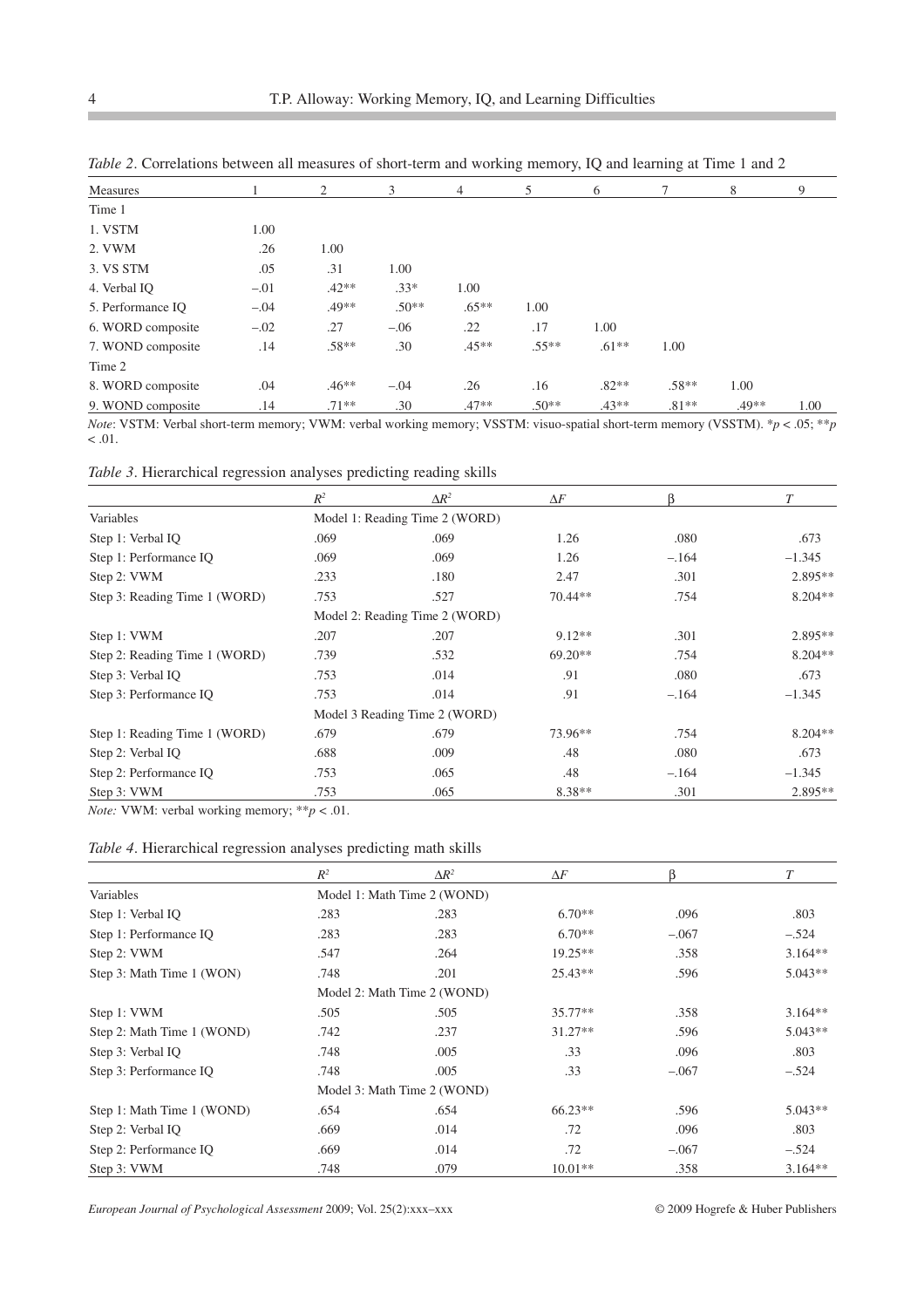by averaging the standard scores of the individual tests associated with each memory component on the basis of the close relationship among these measures in typically-developing populations (Alloway et al., 2006). There were three composite scores: (a) VSTM, (b) VWM, and (c) VSSTM.

Looking first at performance on the memory measures at Time 1, the data indicate that the mean scores fell within one standard deviation of the mean (i.e., 15 points from the norm of 100) in measures of VSTM. Performance levels in measures of the VWM and VSSTM were considerably lower, with mean scores almost two standard deviations from the mean in some cases (e.g., counting recall and block recall, 71.41 and 68.32, respectively). It is worth noting that the majority of this sample achieved standard scores of less than 86 in the two working-memory measures used to screen children for memory impairments in a largescale study of children with memory impairments (Alloway, Gathercole et al., 2007): backward digit recall, 96%; and listening recall, 87%. Mean IQ scores were also below age-expected levels: 83.51 and 79.84 for verbal IQ and performance IQ, respectively.

Mean scores on the learning measures also fell one standard deviation from the standardized mean at Time 1 (with the exception of the mathematical reasoning subtest from the WOND). At Time 2, there was a similar pattern of performance in the learning measures: Mean scores fell below age-expected levels. In order to compare performance in learning between Times 1 and 2, paired sample *t* tests were performed on standard scores for all learning subtests and composite scores (**[Cronbach's???]**α level adjusted to .007 for multiple comparisons). In the reading test, there was no significant difference in the following subtests: basic reading,  $t < 1$ ; reading comprehension,  $t <$ 1, WORD composite, *t*(36) = 1.44, *p =* .16; however, spelling scores were significantly worse at Time 2, *t*(36) = 3.26,  $p = .002$ , Cohen's  $d = .32$ . In the math test, there was no significant difference in performance across all subtests: mathematical reasoning,  $t(36) = 1.86$ ,  $p = .07$ ; numerical operations, *t* < 1; WOND composite, *t* < 1.

Correlations between memory composite scores, IQ, and learning composites at Time 1 and 2 were conducted using the standard scores (see Table 2). The relationship between VWM, VSSTM, and IQ was significant, with *r* ranging from .33 to .50. With respect to memory measures and learning, only VWM was significantly associated with reading and math at both testing times, with the exception of reading at Time 1 (*r* ranging from .46 to .71). Finally, IQ was only significantly related to math at both testing times (*r* ranging from .45 to .55).

To investigate the relationship between VWM, IQ, and learning at Time 1 and 2, a series of hierarchical regression analyses were performed with sets of predictor variables entered for each of two learning variables: composite reading standard scores (WORD) and composite math standard scores (WOND). The goal of these analyses was to explore which particular cognitive abilities shared unique variance with the two measures of learning abilities. As only VWM was significantly associated with learning outcomes (see Table 2), VSTM and VSSTM were not included in the following analyses. Verbal IQ and performance IQ were always entered together in the analyses. Three models for each dependent variable were tested and are shown in Table 3 and Table 4 for reading and math, respectively. Standardized β values and *t* statistics are also listed. In Model 1, the verbal IQ and performance IQ standard scores were entered together at the first step, the VWM composite score was the second step, and the WORD composite at Time 1 was the final step, with reading at Time 2 as the outcome measure. The additional variance linked with verbal working memory and reading skills at Time 1 was significant (16.3% and 52%, respectively). In Model 2, VWM was entered first, followed by reading skills at Time 1, and finally IQ. The variance accounted for by VWM (20.7%) and by reading skills at Time 1 (53.2%) were both significant predictors of reading skills 2 years later. However, verbal and performance IQ did not account for any additional significant variance. In Model 3, reading skills at Time 1 was entered first, followed by IQ, and VWM as the final step. Reading skills at Time 1 (67.9%) and VWM (6.5%) both accounted for a significant proportion of variance associated with reading skills at Time 2.

Looking next at math skills (Table 4), the pattern of findings is similar. In Model 1, the variance associated with IQ  $(28.3\%)$ , VWM  $(26.4\%)$ , and math skills as the final step at Time 1 (20.1%) were all significant predictors of math skills 2 years later. In Model 2, the variance accounted by verbal working memory (50.5%) and math skills at Time 1 (23.7%) were both significant predictors of math skills 2 years later. However, verbal and performance IQ did not account for any significant additional variance. In Model 3, math skills at Time 1 (65.4%) and VWM entered as the final step (7.9%) accounted for a significant proportion of variance associated with math skills at Time 2. In summary, it appears that both VWM capacity and prior learning uniquely predicted outcomes in reading and math 2 years later.

## **Discussion**

The aim of the present study was to investigate the predictive power of working memory and IQ in reading and math skills in children with learning difficulties. The findings from the regression analyses indicate that both working-memory capacity and prior domain-specific knowledge were unique predictors of learning outcomes 2 years later. The finding that initial reading and math skills were important precursors to subsequent learning fits well with the existing literature (see Swanson, 2006; and Butterworth, 2005, for reviews in reading and math, respectively). IQ was not a significant predictor of learning outcomes once working-memory capacity and prior knowledge were statistically accounted for.

With respect to the contribution of working memory to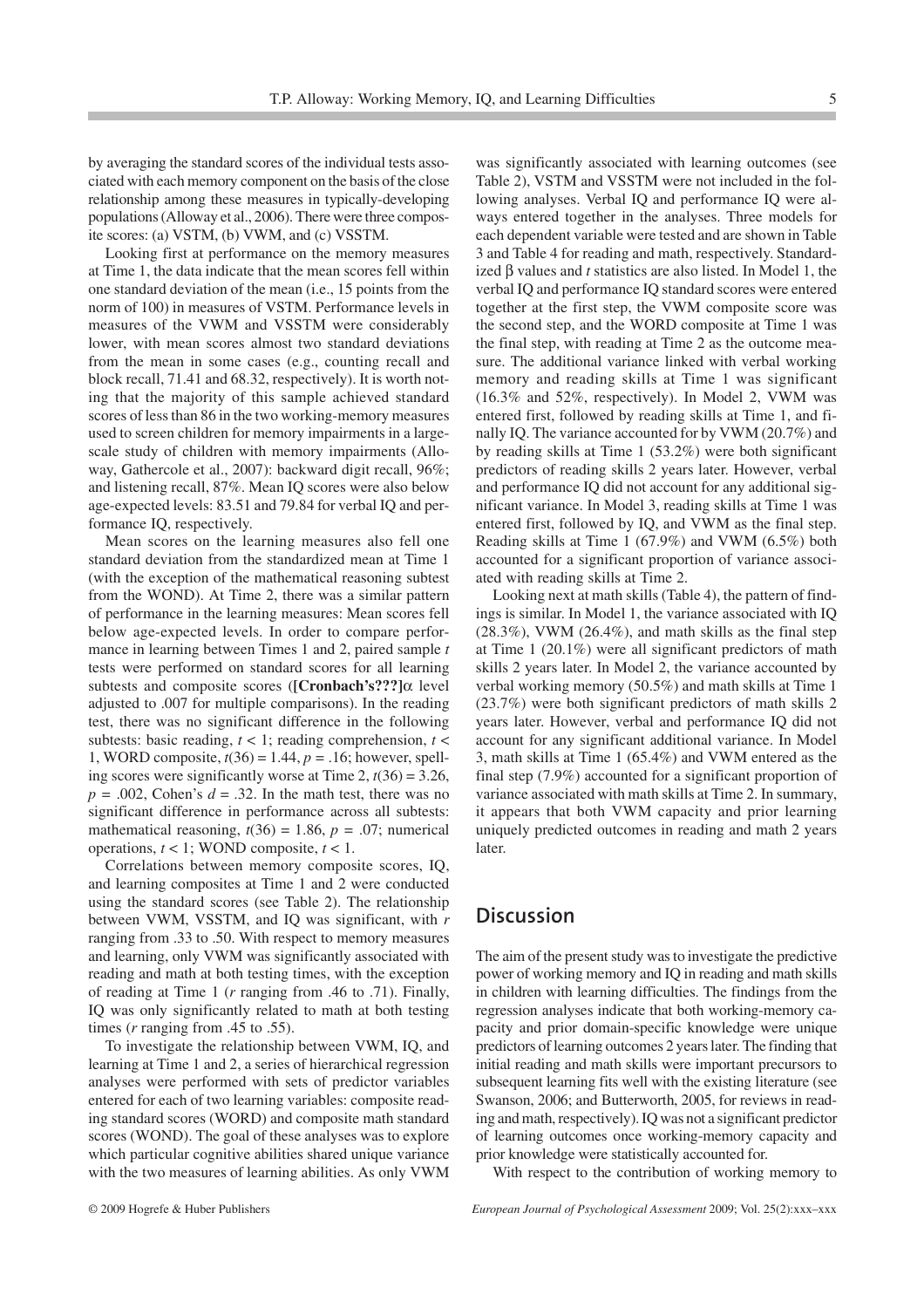learning, this suggests that working memory is not simply a proxy for IQ, but rather shares unique links with learning. This is in line with findings from cross-sectional studies indicating that the specificity of associations between working memory and achievement persist after differences in IQ have been statistically controlled in children with learning difficulties (Gathercole, Alloway et al., 2006; see also Nation et al., 1999; Stothard & Hulme, 1992; Swanson & Saez, 2003). Further evidence that verbal working-memory taps more than general ability is provided by reports of differences in working-memory scores in children with reading comprehension problems and other learning disabilities even after verbal IQ has been accounted for (Cain et al., 2004; Siegel & Ryan, 1989).

It is also of interest that working-memory capacity predicted subsequent skills in both reading and math. This corresponds with research that working-memory impairments are associated with pervasive learning deficits that extend beyond reading or math alone. For example, Pickering and Gathercole (2004) found that children classified by their schools as having problems in both reading and mathematics had depressed performance on working-memory tasks, but that individuals with difficulties restricted to reading did not (see also Wagner & Muse, 2006). The finding that short-term memory capacity was not significantly associated with learning is in line with the suggestion that the strongest link between this and learning is during the formative years of reading between the ages of four to six years and diminishes thereafter (see Alloway, Gathercole, Willis et al., 2005). It is also consistent with previous research showing that short-term memory deficits alone are generally not associated with substantial failures in educational progress (Gathercole, Pickering, Knight et al., 2004).

The present study confirms that working-memory capacity underpins subsequent learning failures and establishes the value of targeted intervention to minimize such failures. The first crucial step in supporting children with working-memory impairments is proper diagnosis. However, at present, working-memory problems often go undetected in children or are misdiagnosed as attentional problems (Gathercole, Lamont, & Alloway, 2006). One useful tool to identify and support children with working memory impairments is the Automated Working Memory Assessment (AWMA; Alloway, 2007). It is the first standardized tool for nonspecialist assessors such as classroom teachers to screen their pupils for significant working-memory problems quickly and effectively.

The likelihood that children with poor working-memory capacity will face academic problems in school was recently investigated using the AWMA (Alloway, Gathercole et al., 2007). In a large-scale screening study of over 3000 children aged 5 and 10 years, 10% of children in a mainstream classroom were diagnosed with working-memory impairments. Inspection of their learning profiles indicated that 67% achieved standard scores of less than 86 in reading (WORD, Weschler, 1993) and 70% in math (WOND, Weschler, 1996). This suggests that working-memory impairments are associated with low learning outcomes. The AWMA is also a valuable tool in working with atypical populations, such as those with dyslexia, specific language impairment, developmental coordination disorder, **[please define]**ADHD, and autistic spectrum disorder. The specificity of the diagnosis identifies not only areas of deficit, but also areas of strength on which compensatory strategies can be effectively built (Alloway, Rajendran, Archibald, & Pickering, 2007).

One explanation for why children with working-memory impairments perform poorly could be because many classroom activities place heavy demands on working memory. These children often struggle to meet the working-memory demands of individual learning episodes and as a result fail to acquire the knowledge and skills necessary for competence in key academic domains such as reading and math (Gathercole, Lamont et al., 2006). A targeted intervention that focuses on supporting working memory in learning may be essential to minimize the adverse consequences of poor working-memory capacity on academic learning. Effective classroom management techniques for reducing working-memory loads in key learning activities include simplifying complex tasks and repeating task instructions. In addition, facilitating the child's use of strategies can prevent working-memory overload (see Gathercole & Alloway, 2008, for further details).

#### **Acknowledgments**

This research was supported by a British Academy Research Grant awarded to the author. I would like to thank Anastasia Efklides and Ross Alloway for helpful comments on an earlier version of this manuscript.

# **References**

- Alloway, T.P. (2007).*Automated working memory assessment.*London: Harcourt Assessment.
- Alloway, T.P., Gathercole, S.E., Adams, A.M., Willis, C., Eaglen, R., & Lamont, E. (2005). Working memory and other cognitive skills as predictors of progress toward early learning goals at school entry. *British Journal of Developmental Psychology, 23,* 417–426.
- Alloway, T.P., Gathercole, S. E, Kirkwood, H.J., & Elliott, J.E. (2007). *The cognitive and behavioral characteristics of children with low working memory*. Manuscript submitted for publication.
- Alloway, T.P., Gathercole, S.E., & Pickering, S.J. (2006). Verbal and visuo-spatial short-term and working memory in children: Are they separable? *Child Development, 77,* 1698–1716.
- Alloway, T.P., Gathercole, S.E., Willis, C., & Adams, A.M. (2004). A structural analysis of working memory and related cognitive skills in early childhood. *Journal of Experimental Child Psychology, 87,* 85–106.
- Alloway, T.P., Gathercole, S.E., Willis, C., & Adams, A.M. (2005). Working memory and special educational needs. *Educational and Child Psychology, 22,* 56–67.

*European Journal of Psychological Assessment* 2009; Vol. 25(2):xxx–xxx © 2009 Hogrefe & Huber Publishers